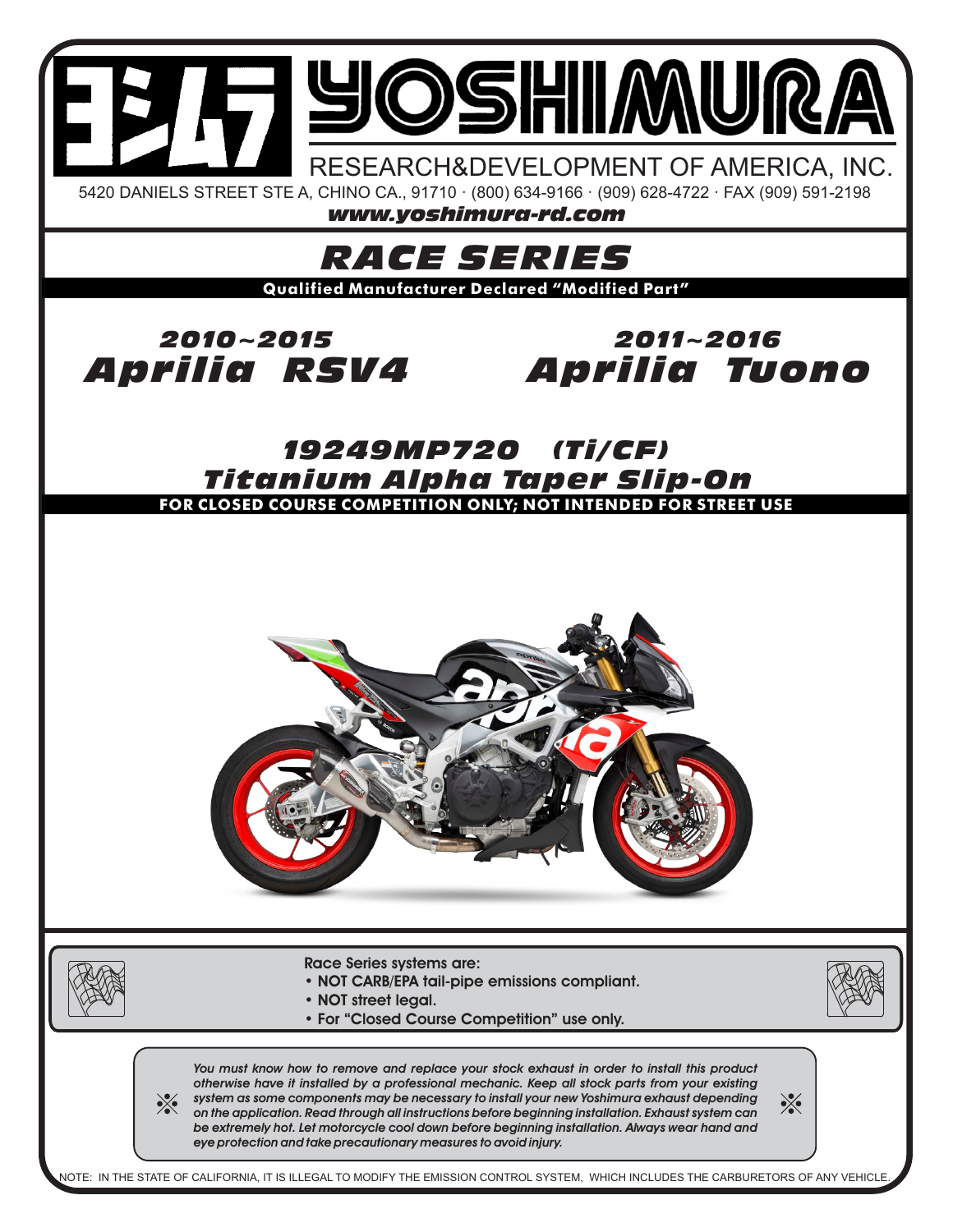# **Assembly Diagram**



| No.   | <b>Item</b>    | <b>Description</b>                |  |
|-------|----------------|-----------------------------------|--|
|       | 19249-735      | Yoshimura Tailpipe                |  |
| っ     | 19249MP720-RMA | <b>Yoshimura Muffler Assembly</b> |  |
| 3     | RACE-SPS-1     | <b>Medium Exhaust Spring</b>      |  |
|       | 27-66M         | <b>Exhaust Clamp</b>              |  |
| $***$ | <b>ST-200</b>  | <b>Spring Puller Tool</b>         |  |
| $***$ | 17029          | <b>Sticker Sheet</b>              |  |

\*\* Not Shown on diagram.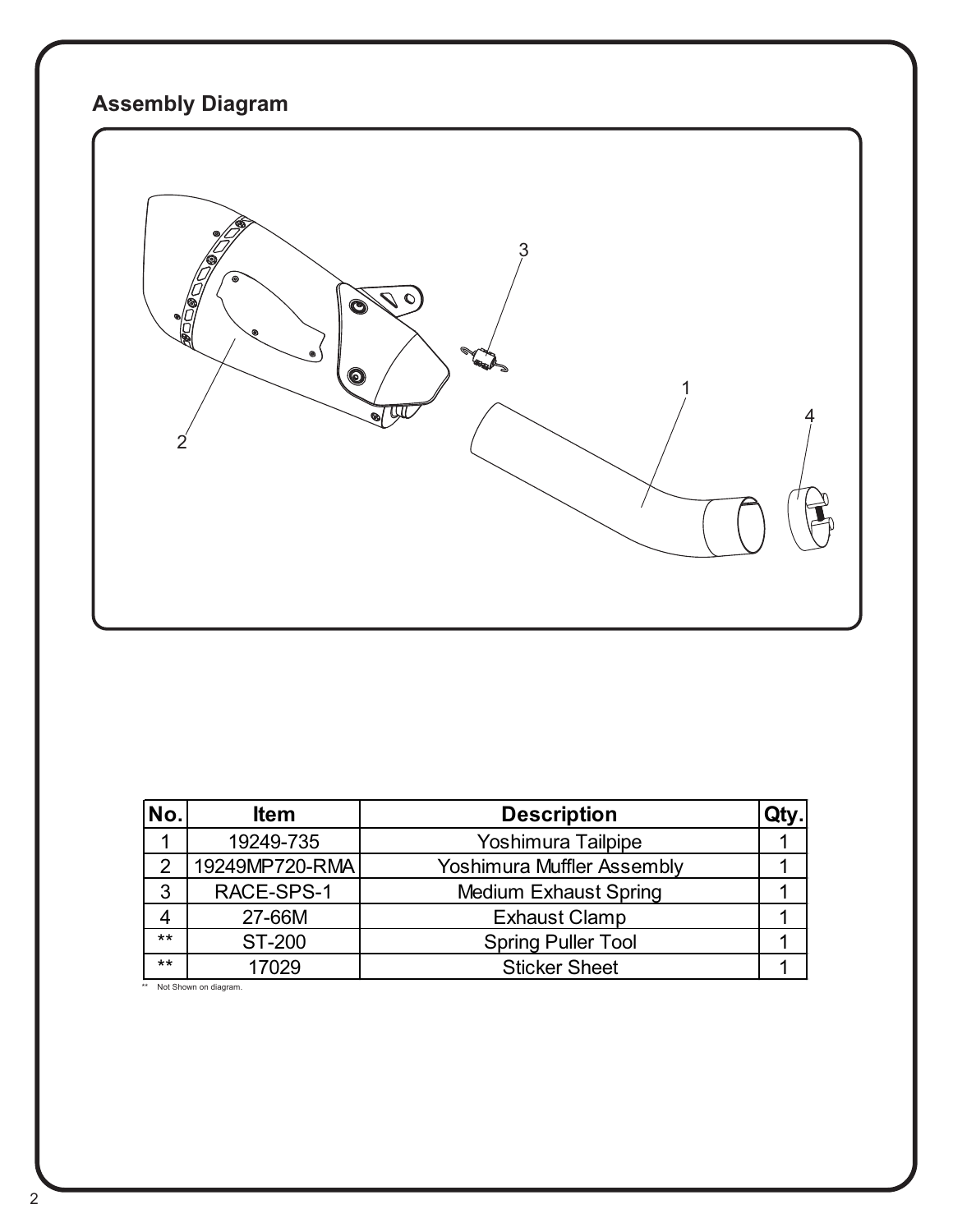- **CAUTION: Exhaust system can be extremely hot. Let motorcycle cool down before beginning installation. Always wear hand and eye protection and take precautionary measures to avoid injury.**
- **WARNING: Always properly support vehicle with a stand and/or lift when servicing or performing any work. Unstable vehicles may present dangerous conditions and may cause property damage and/or personal injury.**
- **NOTE: Read through all instructions before beginning installation.**

### **Removal**

- 1. Loosen the muffler exhaust clamp.
- 2. While securely supporting the stock muffler assembly, remove muffler mount bolt and carefully remove the stock muffler assembly.
	- Note1: The stock muffler exhaust gasket will not be re-used with the Yoshimura slip-on.

# **Installation**

- 1. Slide (No. 4) *27-66M,* exhaust clamp over (No. 1) *19249-735,* tailpipe inlet.
- 2. Install (No. 1) *19249-735,* tailpipe into (No. 2)  *19249MP720-RMA,* muffler inlet.
- 3. Install muffler/tailpipe assembly over the stock header outlet. Align muffler bracket to the front side of muffler mount and secure using the stock bolt, washer, and nut. Torque to factory specification.



4. Torque (No. 4) *27-66M,* exhaust clamp to 8.5 Nm (0.86 kg-m, 6 ft-lb).

5. Install (No. 3) *RACE-SPS-1,* medium exhaust spring using *ST-200,* spring puller tool supplied in the kit.



- 6. Before starting vehicle, check for proper clearance between new exhaust system and rear suspension (i.e. tire, swingarm, brakes, rear shock, and etc.) If any problem is found, please carefully follow through the installation steps again. If necessary, trim fairing for proper clearance between exhaust system and other components. If problem still persists, please call Yoshimura Tech Department at (800) 634-9166 / in CA (909) 628-4722.
- 7. It is recommended that the muffler and tailpipe be wiped down with rubbing alcohol to remove oil and fingerprints. This will help prevent tarnishing of the finish after the exhaust is heated up.
	- Note: After starting motorcycle, it is normal for new exhaust system and muffler to emit smoke until oil residue burns off.